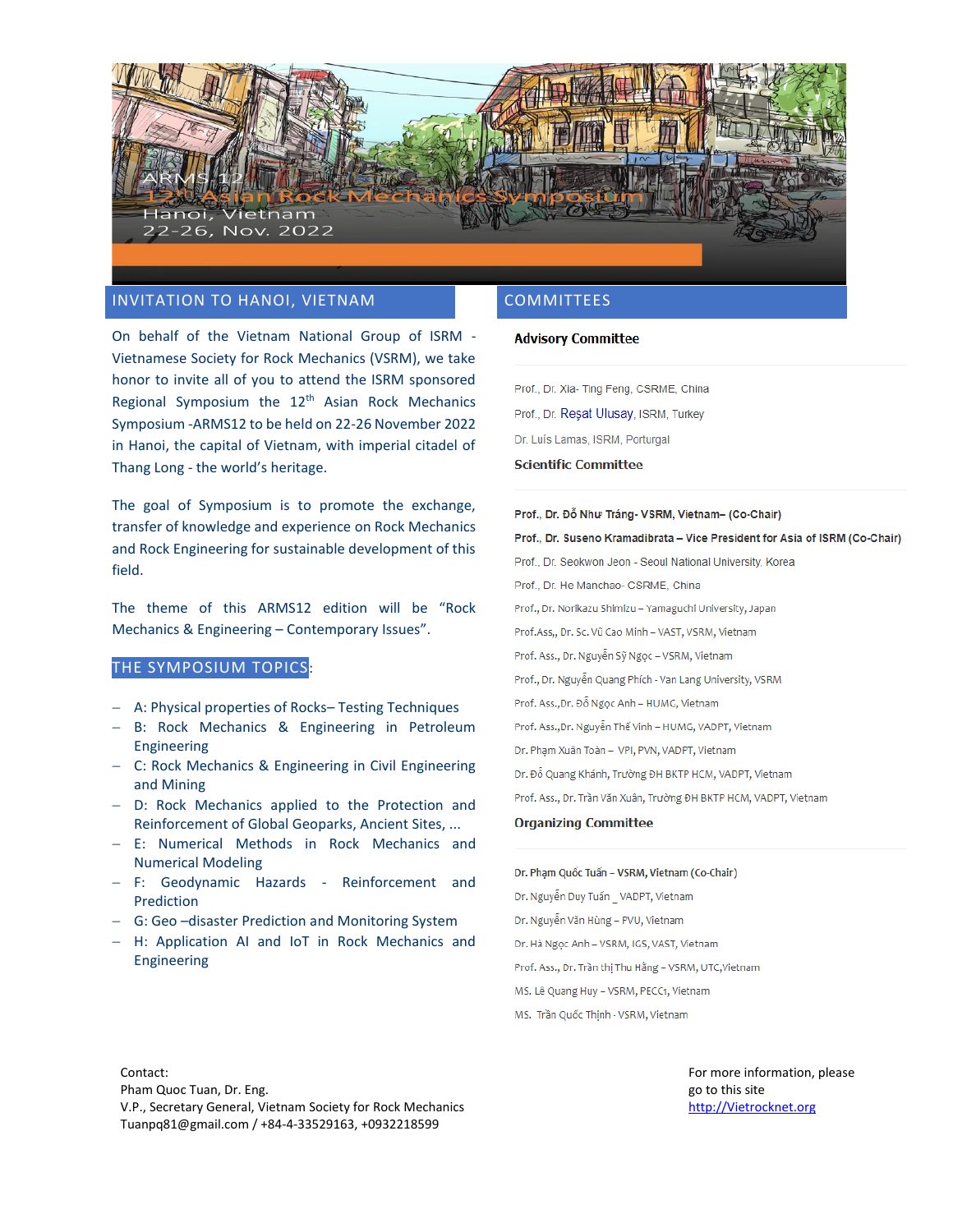

CALL FOR ABSTRACTS

Abstract in English, up to 300 words, can be submitted online at:

<http://vietrocknet.org/paper-submission.htm>

# IMPORTANT DEADLINES

Deadline for Abstract submission: 10 May 2022 10 June 2022 **12 July 2022**

Deadline for Full paper submission: 30 Aug 2022

Conference dates: 22- 26 Nov. 2022

# TENTATIVE DETAIL PROGRAM SCHEDULE

| <b>22 Nov. 2022</b>       | 23 Nov. 2022          | 24 Nov. 2022       |
|---------------------------|-----------------------|--------------------|
| <b>Workshop 1</b>         | Workshop 2            | Conference<br>days |
| 25 Nov. 2022              | 26 Nov. 2022          |                    |
| <b>Conference</b><br>days | <b>Technical Tour</b> |                    |

# RECOMMENDED ACCOMMODATIONS & **HOTELS**

Army Hotel provides a convenient access to various Hanoian entertainment, lifestyle and living experiences. Within its walking distance are several famous city attractions including Imperial Citadel of Thang Long Flag Tower of Hanoi, Hanoi Old Quarter,

Contact: One Pillar Pagoda and Ho Chi Minh Mausoleum.

Pham Quoc Tuan, Dr. Eng.

V.P., Secretary General, Vietnam Society for Rock Mechanics Tuanpq81@gmail.com / +84-4-33529163, +0932218599



MAP OF THE VENUE, AIRPORT AND RECOMMENDED ACCOMMODATIONS AND **HOTELS** 

[https://www.google.com/maps/place/Army+hotel/](https://www.google.com/maps/place/Army+hotel/@21.0396025,105.8363201,16z/data=!4m8!3m7!1s0x3135ab2b2c8cb011:0xd254d14a76c2d731!5m2!4m1!1i2!8m2!3d21.0400707!4d105.8421664) [@21.0396025,105.8363201,16z/data=!4m8!3m7!1s](https://www.google.com/maps/place/Army+hotel/@21.0396025,105.8363201,16z/data=!4m8!3m7!1s0x3135ab2b2c8cb011:0xd254d14a76c2d731!5m2!4m1!1i2!8m2!3d21.0400707!4d105.8421664) [0x3135ab2b2c8cb011:0xd254d14a76c2d731!5m2!4](https://www.google.com/maps/place/Army+hotel/@21.0396025,105.8363201,16z/data=!4m8!3m7!1s0x3135ab2b2c8cb011:0xd254d14a76c2d731!5m2!4m1!1i2!8m2!3d21.0400707!4d105.8421664) [m1!1i2!8m2!3d21.0400707!4d105.8421664](https://www.google.com/maps/place/Army+hotel/@21.0396025,105.8363201,16z/data=!4m8!3m7!1s0x3135ab2b2c8cb011:0xd254d14a76c2d731!5m2!4m1!1i2!8m2!3d21.0400707!4d105.8421664)

# TECHNICAL SITE VISITS



The expanded Hoa Binh Hydro Power Plant. The expanded component includes the two turbines with a total capacity of 480MW and electricity output of about 488.3 million kWh per year.

> For more information, please go to this site [http://Vietrocknet.org](http://vietrocknet.org/)